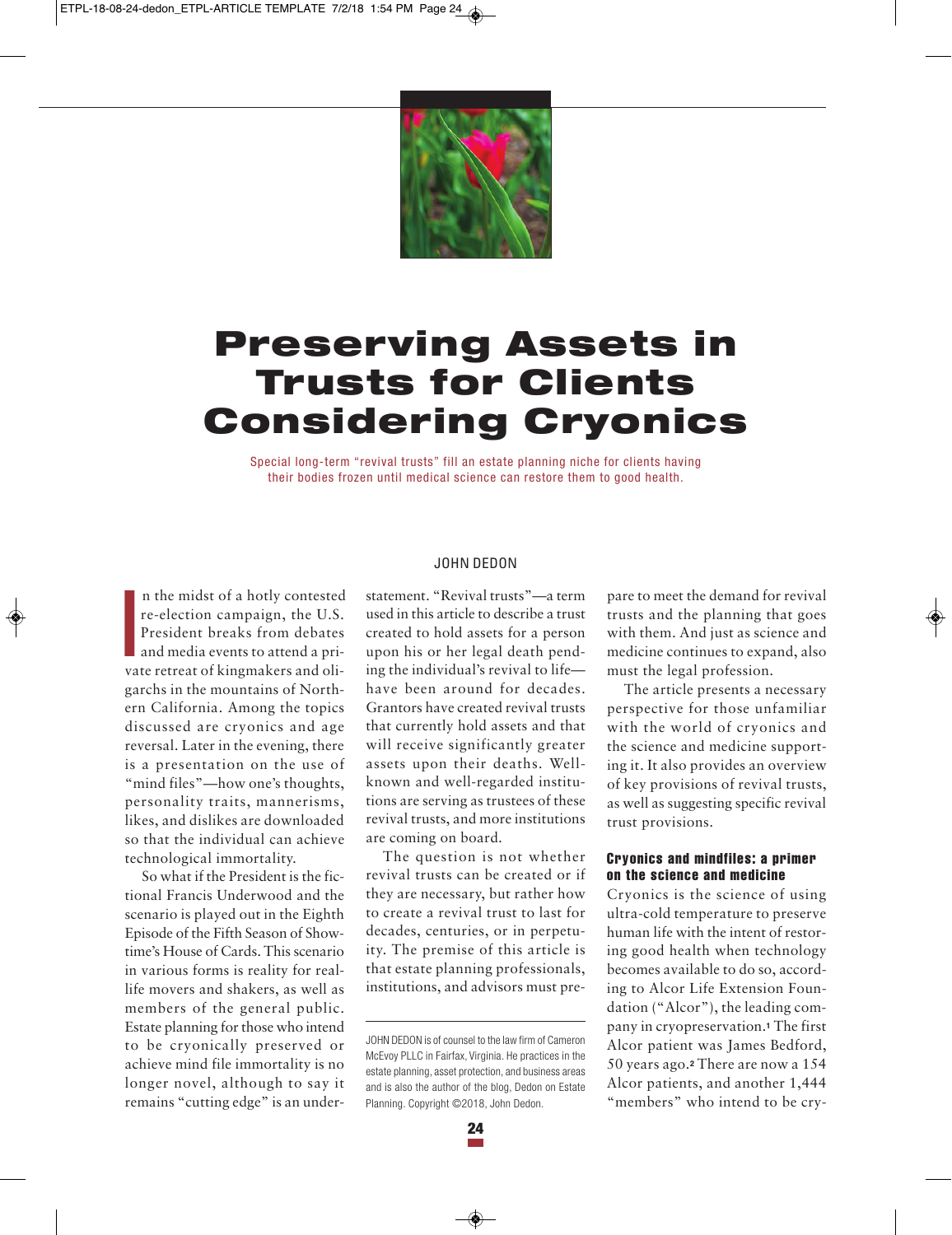opreserved. In recent years, five to seven new patients have been added each year.**<sup>3</sup>** According to the Alcor webpage, the cost to be preserved in Alcor is around \$200,000 (or less if the head versus the full body is preserved), and members can expect to pay as much as \$500 in annual dues.

# **The revival trust will be a "directed trust," where the institutional trustee takes instruction from a "trust protector" or a "committee of guardians."**

Many believers in cryopreservation do not want to put all their revival eggs in one basket. For them, a separate and distinct path to revival is through "mind-files." Mind-files proponents believe that (1) a conscious analog of a person may be created by combining sufficiently detailed data about a person (a "mindfile") using future consciousness software ("mindware")

and (2) that such a conscious analog can be downloaded into a biological or nanotechnological body to provide life experiences comparable to those of a typically birthed human being.**<sup>4</sup>**

The Terasem Movement Foundation (TMF) maintains the Life-Naut mindfiles program,**<sup>5</sup>** where individuals may create a free mindfile account and upload pictures, videos, and documents, organize information through geomapping, timelines, and tagging, create a computer-based avatar to interact with and respond to the user, and connect with other users. Thus far, more than 56,000 people have signed up and supplied information.**<sup>6</sup>** TMF also operates the Life-Naut BioFile Project, which offers DNA and gene storage with a onetime minimal cost for the bio collection kit.**<sup>7</sup>** TMF also continues to evolve and work with Bina48, the worldly mindfile-animated, humaninspired robot who has been interviewed by, among others, Morgan Freeman (for a National Geographic documentary "The Story of God") **<sup>8</sup>** and Whoopi Goldberg of "The View."**<sup>9</sup>**

In recent years, Cryonics and mindfile uploading has also been featured prominently in popular culture. Author Don DeLillo's book *Zero K* was a *New York Times* fiction bestseller. In the book, Ross Lockhart is the primary investor in Convergence, a cryopreservation facility in central Asia. Ross's second wife Artis, suffering from multiple sclerosis, will have her body preserved at the facility upon her death. The book is narrated by Ross's son Jeffrey and explores themes of human relationships and mortality.**<sup>10</sup>** Another example is the HBO television drama *Westworld,* set in the near future in a technologically advanced, western-themed amusement park. The show explores the development of artificial consciousness in the android "hosts" who were created to allow park's guests to indulge in fantasies. One of the hosts is based on the park's deceased co-founder, and all are implanted with narrative "memories" created by the park staff.**<sup>11</sup>**

## **Is there reason to believe?**

Do those thousands of people who believe they will be preserved and

- **1** Alcor was founded in 1972 and based in Scottsdale, Arizona. Alcor's main competitor is Cryonics Institute, formed in 1976, in Clinton Township, Michigan. Also, KrioRus, founded in 2005 and based in Moscow, is the only active cryonic storage company outside the U.S. KrioRus, www.kriorus.com/en (last visited 4/18/2018); see also Dean, "Decapitate and Freeze Now. Figure Out Immortality Later," Bloomberg Businessweek (11/2/2016), www.bloomberg.com/features/2016-decapitate-and-chill/ ("As of the end of September, KrioRus had preserved 51 humans (26 full bodies and 25 heads) and 20 pets (mostly cats and dogs but also three birds). Statis Systems: The Project, http://stasissystemsaustralia.com/project.html (last visited 2/13/2017).
- **2** Starr, "Cool Dude James Bedford Has Been Cryonically Frozen for 50 Years," CNET (1/11/2017), www.cnet.com/news/cool-dudejames-bedford-has-been-cryonically-frozenfor-50-years/. Bedford was preserved on 1/12/1967, and the anniversary of the event is known as "Bedford Day."
- **3** See generally A-1700, Case Summary, Patient 144, Alcor News (6/12/2016), www.alcor.org/ blog/a-1700-case-summary-patient-144/; A-1221 Katie Kars Friedman Case Summary, Patient 145, Alcor News (6/14/2016),

www.alcor.org/blog/a-1221-katie-kars-friedman-case-summary-patient-145/; Cornelius (Neil) Freer, A-1495 is Alcor's 146th Patient, Alcor News (6/17/2016), www.alcor.org/blog/ cornelius-neil-freer-a-1495-is-alcors-146thpatient/; A-1765 Becomes Alcor's 147th Patient on August 7, 2016, Alcor News (8/17/2016), www.alcor.org/blog/a-1765 becomes-alcors-147th-patient-on-august-7- 2016/; A-1175 Becomes Alcor's 148th Patient on August 26, 2016, Alcor News (10/15/2016), www.alcor.org/blog/a-1175-becomes-alcors-148th-patient-on-august-26-2016/; A-1154 Becomes Alcor's 149th Patient on October 2, 2016, Alcor News (1/19/2017), www.alcor.org/ blog/a-1152-becomes-alcors-149th-patienton-october-2-2016/.

- **4** According to Terasem Movement Foundation, Inc., an IRS-recognized Section 501(c)(3) taxexempt entity. See Terasem Movement Foundation, www.terasemmovementfoundation.com/ (last visited 4/18/2018). TMF calls this event "transferred consciousness.
- **5** Life Naut, www.lifenaut.com (last visited 4/18/2018).
- **6** O'Hare and Gray, "Would YOU Turn a Loved One Into a Robot Clone? Rising Numbers of People Want to Live on as Machines by 'Uploading' Their Brains," DailyMail (3/16/2016), www.dailymail.co.uk/sciencetech/

article-3495552/Would-turn-loved-one-robotclone-Rising-numbers-people-wantlive-machines-uploading-brains.html.

- **7** Life Naut, "How It Works," www.lifenaut.com/ biofile/how-it-works/ (last visited 4/18/2018).
- **8** Syfy Wire, "The Story of God with Morgan Freeman—Celebrity Interview," YouTube (3/29/2016), www.youtube.com/watch?v= RyeXFqbfp5c.
- **9** The View, "Whoopi Goldberg Talks to Bina Rothblatt's AI Robot BINA48," YouTube (8/3/2016), www.youtube.com/watch?v= j1vB7OHe4EA. In a related project, in October 2016, *The Verge*, a multimedia website which "examines how technology will change life in the future," profiled Eugenia Kuyda, the co-founder and CEO of Luka, an artificial intelligence start-up, and her project to create a digital avatar of her deceased friend Roman Mazurenko. Newton, "Speak, Memory," The Verge (10/6/2016), www.theverge.com/a/lukaartificial-intelligence-memorial-romanmazurenko-bot.
- **10** See generally DeLillo, *Zero K* (Simon & Schuster, 2016).
- **11** See generally *Westworld* (HBO television broadcast 2016), www.hbo.com/westworld/index.html.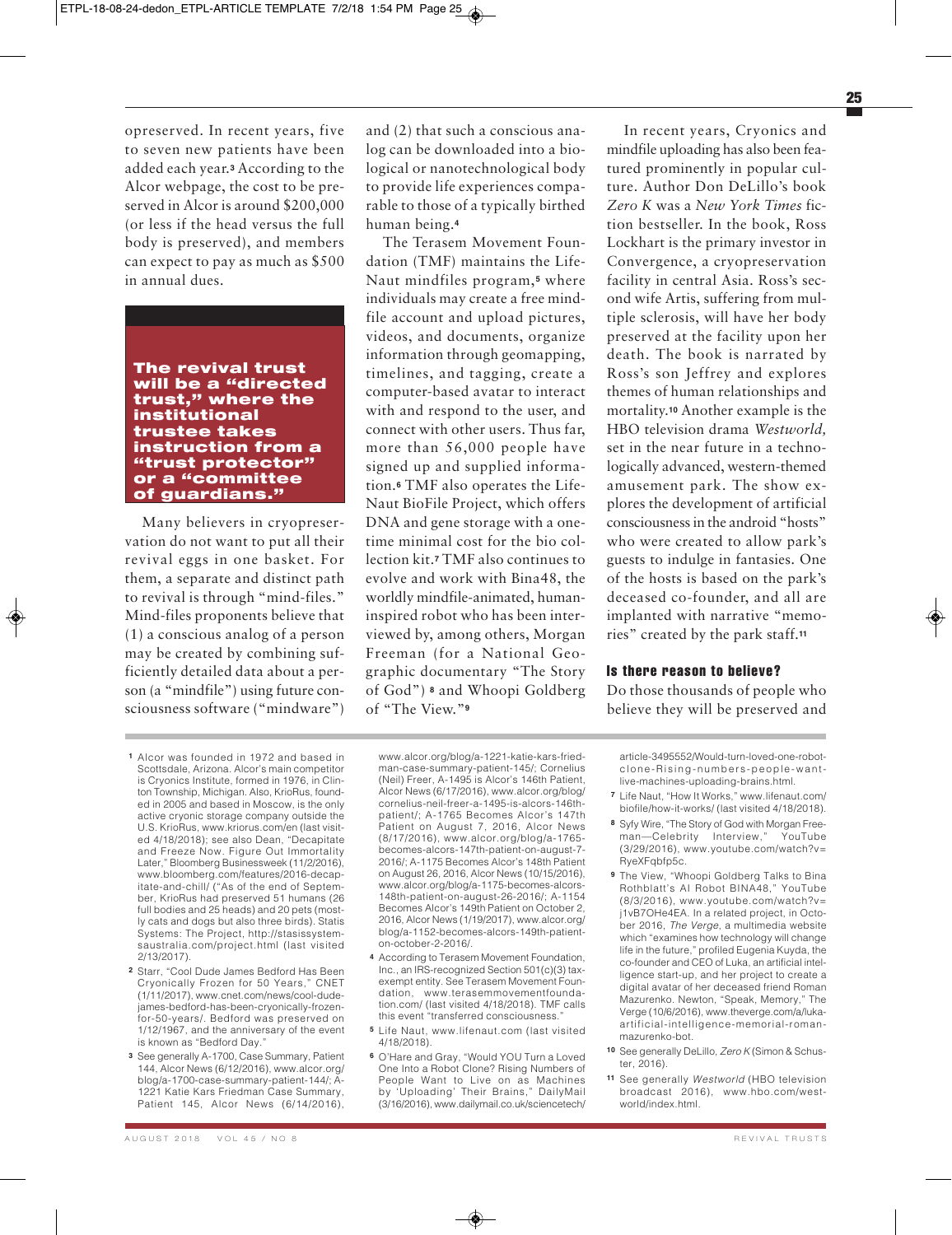ultimately revived have any basis? Do the famous, such as Paris Hilton, Larry King, Simon Cowell, and Britany Spears who have expressed interest in cryonics know something we do not? What about the tech giants and geniuses who believe medicine and science will ultimately make death itself obsolete?**<sup>12</sup>**

In February 2016, scientists achieved a "significant breakthrough" in the field of cryonics using Aldehyde-stablizied cryopreservation, which enabled researchers from 21st Century Medicine to preserve and recover the brain of a rabbit. The authors published their findings in the journal *Cryobiology* and wrote that the "results [of the new process] show exquisite preservation of anatomical details in both [rabbit and pig brains] after vitrification and rewarming, with virtually no identifiable artifacts relative to controls."**<sup>13</sup>**

Also in 2016, doctors from India and the U.S. working with Revita Life Sciences**<sup>14</sup>** (based in India) and Bioquark, Inc.**<sup>15</sup>** (based in Philadelphia, Pennsylvania) received approval for a clinical trial in India which will use multiple therapies and techniques, including injecting the brain with stem cells and using nerve stimulation, to attempt to bring "back to life" 20 patients who have been declared dead from traumatic brain injury.**<sup>16</sup>** The first stage of the trial, named "First In Human Neuro-Regeneration and Neuro-Reanimation," will be conducted at Anupam Hospital in Rudrapur, Uttarakhand in India. Although declared dead, the participants are being artificially kept alive through life support. During a six-week period, researchers will administer peptides into the spinal cord daily via a pump and give stem cells bi-weekly. The doctors will then monitor the central nervous

systems of the test subjects for several months watching for signs of regeneration, particularly in the upper spinal cord, "the lowest region of the brain stem which controls independent breathing and heartbeat." Dr. Ira Pastor, the CEO of Bioquark, stated, "This represents the first trial of its kind and another step towards the eventual reversal of death in our lifetime."

**De minimis distributions to charity or descendants during the grantor's biostasis may mollify lawsuits by a greedy family member or activist state attorney general.**

And of hope for mind-files, brain research through the "Advancing Innovative Neurotechnologies (BRAIN) Initiative**<sup>17</sup>** may also one day provide the advances that lead to successful reanimation. Launched on 4/2/2013, by President Barack Obama, the BRAIN Initiative is modeled after the sequencing of the human genome, and aims to "accelerate the development and application of new technologies that will enable researchers to produce dynamic pictures of the brain that show how individual brain cells and complex neural circuits interact at the speed of thought."**<sup>18</sup>** The Initiative aims to create a comprehensive map of the human brain, enabling efforts to understand interactions between the brain's 86 billion individual neurons and funding the treatment, prevention, and possible cure of brain disorders including Alzheimer's and epilepsy. On 12/6/2016, President Obama signed

the 21st Century Cures Act which allocates over \$1.5 billion to the BRAIN Initiative over the next ten years.**<sup>19</sup>**

#### **What is a revival trust?**

In traditional estate planning, death triggers distributions to family, friends, and charity (and sometimes the IRS). But with a revival trust, clients preserve their wealth for their revival. Scientists, doctors, and futurists will ultimately determine whether cryonic or mind-file immortality is viable. However, the challenge for lawyers is how to draft a revival trust to last for 100 or 1,000 years, or perhaps forever.

The revival trust chassis is a "dynasty trust," i.e., a trust created to last in perpetuity for future generations. Dynasty trusts can be created in many states, with South Dakota, Delaware, and Nevada often mentioned as favorable juris-

- **12** Friend, "Silicon Valley's Quest to Live Forever," The New Yorker (4/3/2017); Isaacson, "Silicon Valley is Trying to Make Humans Immortal—and Finding Some Success," Newsweek (3/5/2015).
- **13** McIntyre and Fahy, "Aldehyde-stabilized cryopreservation," 71 Cryobiology 448 (2015), available at www.sciencedirect.com/science/article/pii/S001122401500245X.
- **14** Revita Life Sciences, http://revitalife.co.in/ (last visited 4/18/2018).
- **15** Bioquark, Inc., www.bioquark.com/ (last visited 2/13/2017).
- **16** Knapton, "Dead Could Be Brought 'Back to Life' in Groundbreaking Project," The Telegraph (5/3/2016), www.telegraph.co.uk/ science/2016/05/03/dead-could-be-broughtback-to-life-in-groundbreaking-project/.
- **17** National Institutes of Health, "What is the Brain Initiative?," www.braininitiative.nih.gov/ (last visited 4/18//2018).
- **18** Fact Sheet: BRAIN Initiative, https://obamawhitehouse.archives.gov/the-pressoffice/2013/04/02/fact-sheet-brain-initiative.
- **19** 21st Century Cures Act, Pub. L. No. 114- 255 section 1001(b)(4)(B), available at www.congress.gov/bill/114thcongress/house-bill/34/text.
- **20** See a list of favorable jurisdictions listed annually by Steve Oshins, Esq., 6th Annual Dynasty Trust State Rankings Chart, soshins@oshins.com.
- **21** E.g., 12 Del. C. § 3556; South Dakota Codified Laws, § 55-1-20.
- **22** King, "Trusts Without Beneficiaries—What's the Purpose?" Wealth Management.com (2/2/ 2015) (see footnote 27, and text therein).
- **23** Again, there should be a cap on such distributions so that the funds are not fully depleted before revival.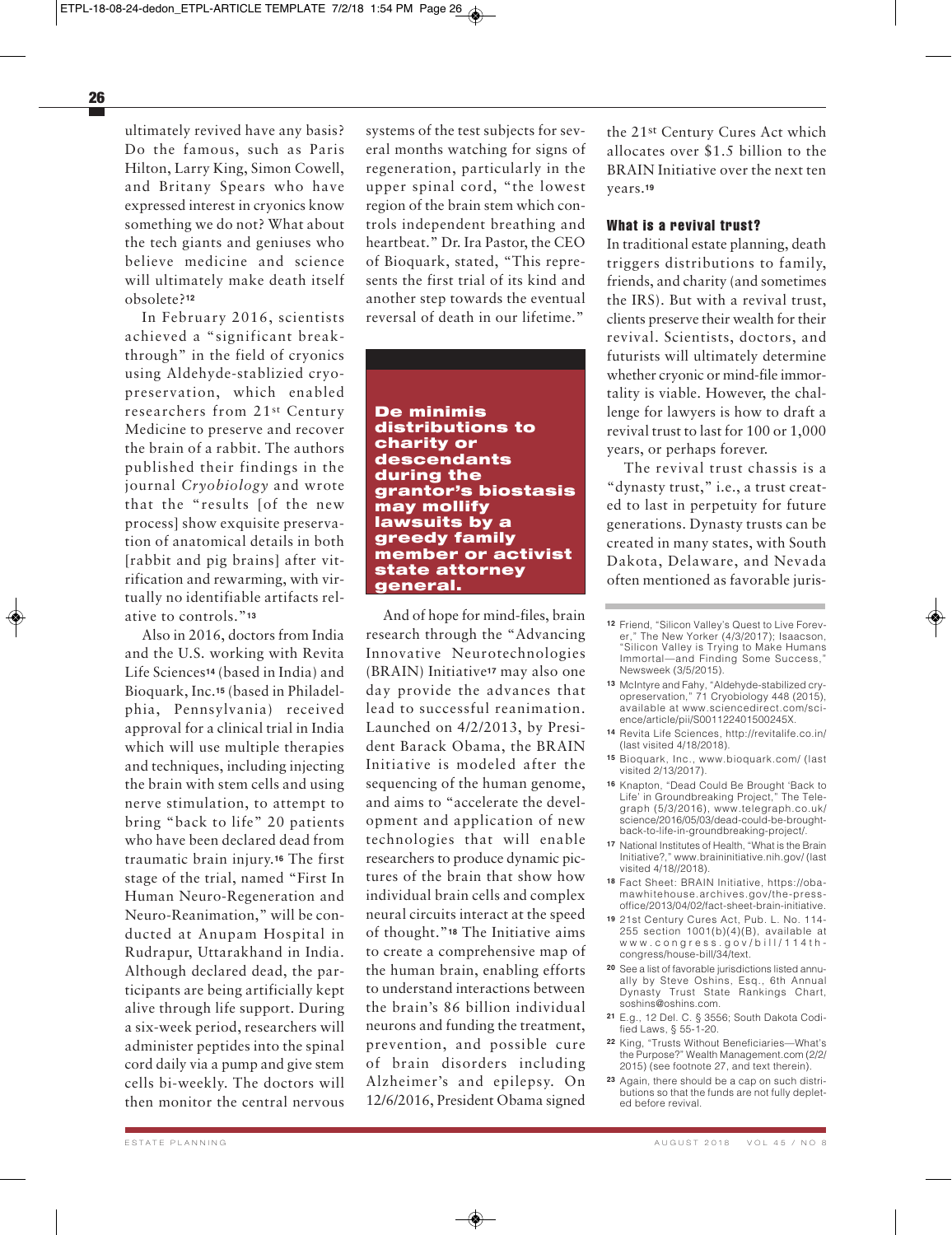dictions.**<sup>20</sup>** The typical dynasty trust passes assets through generations as long as financially viable, free of estate tax and protected from creditors, So too the revival trust, except the sole or primary beneficiary is the client during his or her "biostasis" until his or her revival. ("Biostasis" describes a person after legal death, pending revival from cryonics or mind-files.)

Because the client's descendants are disinherited, it is easy to envision a challenge from a disgruntled heir. Also, a revival trust, with assets held perhaps forever for investment and accumulation, may be challenged as an abuse to public policy by a state attorney general.

*How to rebut legal challenges.* To address these potential legal hurdles, the following provisions are recommended:

First, the Revival Trust must be a "purpose trust." As background, except for charitable trusts, a trust must have beneficiaries to be enforceable. If assets of a client in biostasis are placed in a revival trust to hold until his or her revival, arguably the revival trust has no beneficiary and is unenforceable. Hence, a successful challenge from an heir or state attorney general is more likely.

Purpose trusts are now allowed in most states, which are valid despite the absence of a human beneficiary.**<sup>21</sup>** Typical purpose trusts include trusts to care for pets, maintaining grave sites, and the retention of real and personal property. A less common but ideal purpose trust use is for revival trusts. And in choosing a state that allows for purpose trusts, such state must allow the purpose trust to continue in perpetuity, or at least 1,000 years.**<sup>22</sup>**

Second, in addition to being a purpose trust, the revival trust should include as many of the fol-

A U GUST 2018 VOL 45 / NO 8 REVIVAL TRUSTS

lowing provisions as the client can accept:

- 1. If real property is included in the revival trust, such as a beach house or mountain retreat, consider allowing descendants limited use.
- 2. For liquid assets inside the revival trust, consider allowing descendants discretionary income and principal distributions. These distributions could be for ascertainable standards such as "health, maintenance, support, and education," as determined by the trustee. Alternatively, all the income could be paid each year to beneficiaries. If such distributions are allowed, they should be capped at a certain percent or amount to ensure the vast majority of the assets are available for the client's revival.
- 3. The client may also consider permitting one or more charities the use of real property or discretionary distributions. This serves the dual purpose of ensuring distributions are permitted prior to revival and satisfying a public good, which may mollify a state attorney general's concerns.

Assuming the revival trust has been drafted with distributions in mind to withstand legal challenges, what other distribution provisions are important? A "no contest" (or *in terrorem*) clause should be included, which disinherits the challenging beneficiary from the pool of eligible beneficiaries. And although the primary purpose is to provide assets for the client's revival, trust distributions should be allowed if they would enhance the client's revival or contribute to technological and scientific advances.

Revival trust funds could also be available to monitor whether the cryonic facility has maintained state-of-the-art science; whether the facility is providing the proper level of care for the client; and whether the facility is financially sound. Trust funds may also be authorized if litigation is necessary to protect the client, either regarding the cryonic facility or against a family member or state attorney general. Similarly, distributions for lobbying at the state or local level could be allowed.**<sup>23</sup>**

It is conceivable that, despite science and technological advances, revival is not an option. For example, the storage site could be destroyed by fire or an act of God.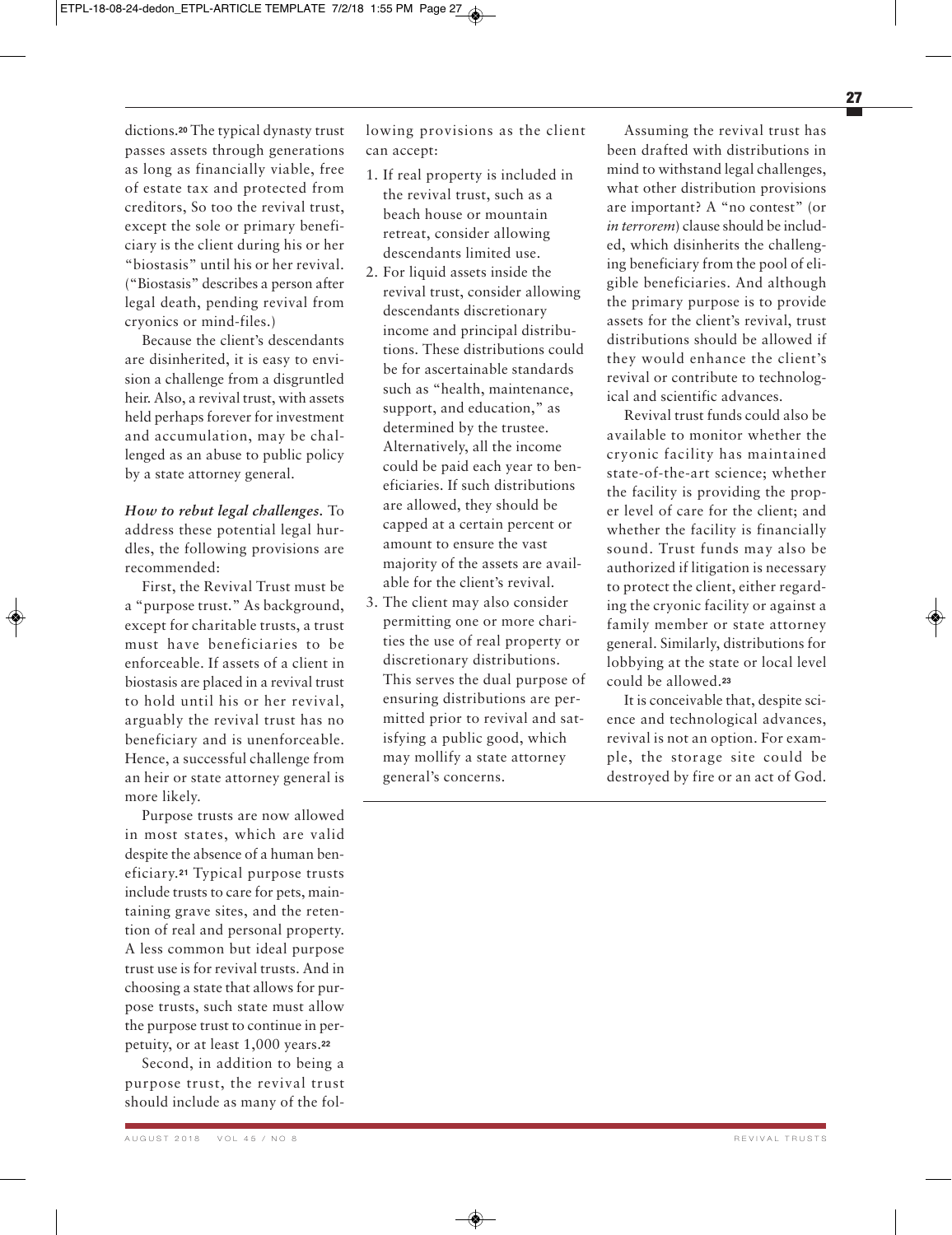In such an event, provision should be made for the dissolution of the trust to named beneficiaries, such as descendants or charities.

*Who decides?* Similar to any trust, there must be a trustee to carry out the trust provisions and invest the trust assets. Here, an institutional trustee is necessary to provide the permanence and institutional management necessary to protect and invest the funds for an extended period. But the reasons for selecting an institutional trustee—a strong institutional fiduciary with permanence and financial resources—cut against the other tasks necessary by a fiduciary of a revival trust.

Institutional trustees are not equipped to monitor the cryonic facility, check state laws, hire scientific advisors or other experts, apply criteria for the grantor's revival, and exercise the necessary general oversight. Just as significantly, there is not an institutional trustee who would be willing to serve with these responsibilities.**<sup>24</sup>** Institutional trustees, with their strict regulations and fiduciary duties, want to barricade themselves from the unique needs of a cryonic beneficiary described above.

Thus, the revival trust will be a "directed trust," where the institutional trustee takes instruction from a "trust protector" or a "committee of guardians." In a traditional directed trust, the trust protector provides flexibility to accommodate legal or factual changes. The trust protector may amend the trust under specific circumstances. The trust protector typically has the authority to hire and fire the institutional trustee. A trust protector may change the situs of the trust if another state becomes friendlier to cryonic preservation or the client's objectives.

Another common task performed by the trust protector is to direct the trustee regarding investment or distribution decisions. With a revival trust and an institutional trustee, there may or may not be an investment advisor under the direction of the trust protector. However, it is certain that there will be a trust protector directing distributions under the criteria above.

The trust protector may be a committee of three to five people, comprised of descendants, lawyers, and officials of cryonic organizations, or just one person. Obviously in view of the duration of the trust, succession planning for the trust protector is critical.

### **Drafting a revival trust**

Most revival trusts are created as irrevocable trusts during lifetime. The revival trusts may consist of gifts of liquid assets, closely held business interests, and real property. Grantors use their gift tax exemption—about \$11.2 million per person, at least until 2026 absent a law change—to fund the revival trust. They may leverage the gift through common estate and gift tax strategies, such as grantor retained annuity trusts or gifts and sales to intentionally defective grantor trusts claiming market and minority discounts.

*Common provisions.* The trusts are designed to last in perpetuity—such as a "dynasty trust" or "generation-skipping trust." The hope and expectation is that the assets transferred into the revival trust are worth significantly more in the future. Because a gift tax return is filed at the time of the gift, with an appraisal reporting the transferred assets' value to support "adequate disclosure," there is no further estate tax consequence.**<sup>25</sup>**

As described above, this revival trust is no different than a "typical"

dynasty trust, except the grantor is focused on the assets' growth and protection for the *grantor's* benefit, upon the grantor's revival, not the benefit of the grantor's descendants.**<sup>26</sup>** Therefore, the revival trust and dynasty trust contain similar provisions. Both trusts include provisions pertaining to:

- 1. The name of the trust.
- 2. Whether it is a grantor trust.
- 3. The name of the trustee, trustee successors, powers, compensation, bonding, liability, and indemnification.
- 4. Whether it is a directed trust with a trust investment advisor.
- 5. Whether there is a trust protector for flexibility with powers such as appointing and removing the trustee.
- 6. Fundamental provisions pertaining to situs, choice of law, and definitions.

*Revival trust provisions.* With a revival trust, the above provisions are only the starting point. To address the grantor's unique objectives what provisions are added to a revival trust?

*Purpose trust.* A basic and longstanding trust principle is that a valid trust must have a beneficiary.**<sup>27</sup>** In a revival trust, arguably under trust law there is no beneficiary because the intent is to maintain assets primarily for revival, without distributions during the grantor's lifetime. Thus, the revival trust must be created in a state

**26** The only exception so far from a typical dynasty trust is that the grantor probably does not use his generation-skipping exemption on the gift because the revived grantor presumably is not a "skip person," and such allocation would be wasted.

**<sup>24</sup>** As of the writing of this article, the author is familiar with one institutional trustee that is considering whether to take on these oversight responsibilities.

**<sup>25</sup>** See Reg. 301.6501(c)-1. Adequate disclosure provides assurance that once the gift tax return is filed, the three-year statute commences.

**<sup>27</sup>** Morice v Bishop of Durham, 9 Ves Jr 399 (1804).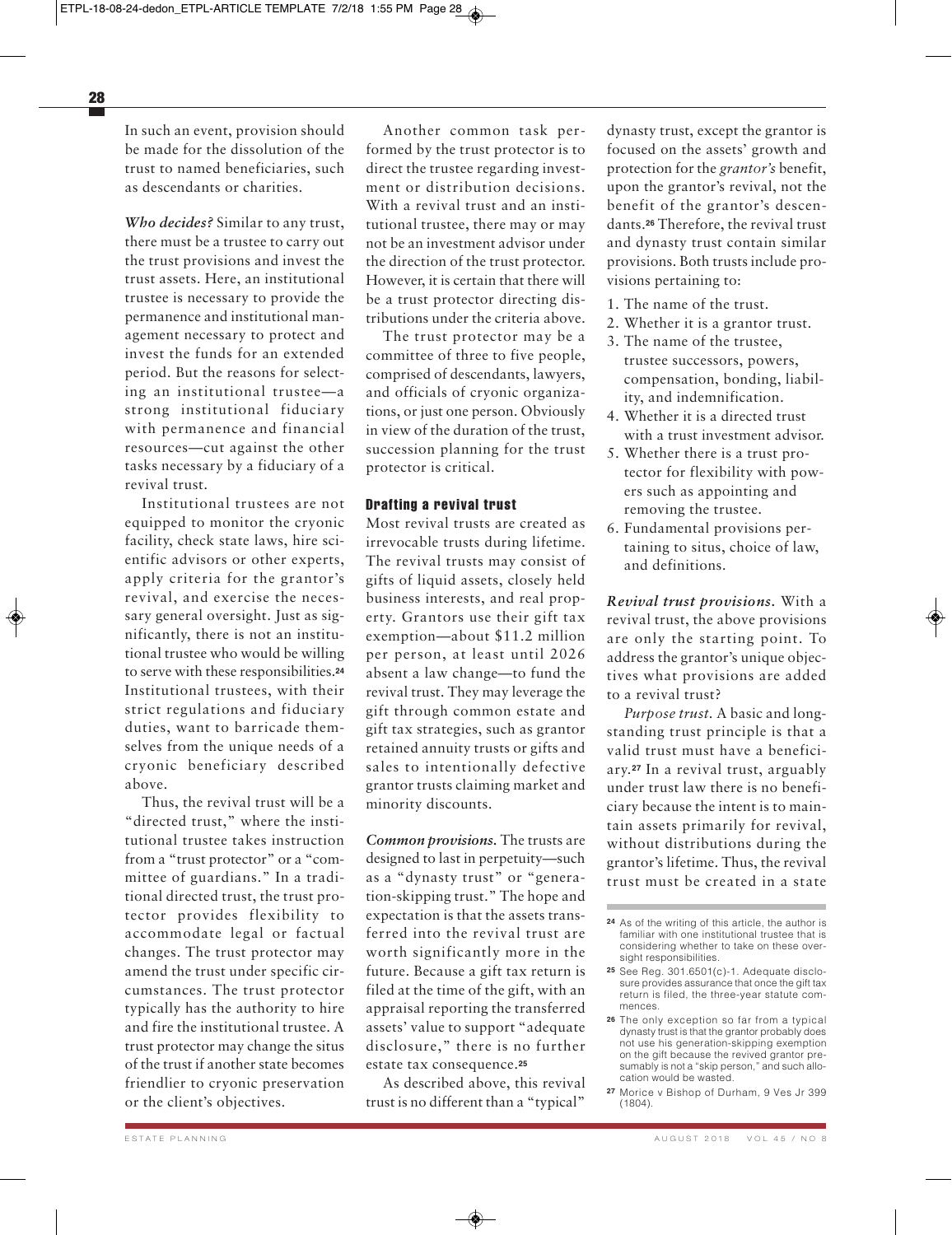which recognizes "purpose trusts," i.e., a trust that does not require distributions and that does not have a beneficiary, at least for a time.

Suggested sample language in South Dakota or Delaware, two states which recognize purpose trusts, is the following:

The Grantor intends to be placed in Biostasis via Cryopreservation. It is the Grantor's intent that the Trustee maintains the Trust Fund during the Grantor's lifetime, until his Revival subject to the provisions herein and under [South Dakota Codified Laws 55-1-20] [12 Del. C. Section 3556].

*Distributions during lifetime.* As alluded to above, revival trust assets are intended primarily for the grantor's revival. Creating the revival trust in a jurisdiction that allows purpose trusts allows assets to grow indefinitely without distributions. A revival trust provision should specifically state the grantor's intent to leave assets inside the trust until at least legal death.

Suggested sample language is the following:

In creating this Trust Agreement, the Grantor intends to provide funds for the management of the Trust Fund during his lifetime and more particularly upon his legal death. Accordingly, the Trustee will hold the Trust Fund in Trust to be used for the management of the Trust assets until the time that the Grantor has been repaired and revived to a condition as will allow him to again be considered legally alive, functional, and independent through the Cryonic Process and such repaired and revived Grantor demands termination of the Trust Fund. Thus, after transfer of assets into the Trust there shall be no distributions until the death or legal declaration of death of the Grantor into biostasis, and the Trust assets shall only be used for general administrative expenses and management fees as provided herein.

*Distributions after legal death, during biostasis, and after revival.* Upon legal death, the revival trust's primary purpose is to maintain trust assets for the grantor's revival. However, the grantor's revival could be years into the future. Often de minimis distributions are allowed for two reasons: First, it is in the grantor's best interest to use trust assets if the funds could enhance the grantor's care during biostasis or expedite his or her revival. Second, even with the statutory authorization of purpose trust, de minimis distributions to charity or descendants during the grantor's biostasis may mollify lawsuits by a greedy family member or activist state attorney general.**<sup>28</sup>**

Suggested sample language is the following:

The maximum percentage of Revival Trust assets to fund scientific research to revive Grantor or to attempt to revive Grantor is 5% of the Revival Trust liquid assets as of the 25th anniversary of the date on which Grantor is placed into cryopreservation, and as of each 25-year period thereafter. Whether to pay such funds shall be decided within a reasonable time before or after each 25 year period by the Trust Protector in its sole discretion, keeping in mind the Grantor's primary objective that there shall always be sufficient funds remaining in the Revival Trust to insure its existence. The Grantor acknowledges and approves that these funds may provide ancillary benefit to other patients in cryopreservation.

Also, by March 1 of each year, the Trustee in its sole discretion, may distribute up to 25% of the Revival Trust net income from the prior year, measured on December 31 of such prior year, to the Grantor's descendants, for their health, maintenance, support and education, without any requirement of equality of treatment.

*Trust protector.* As mentioned above, the trust protector in a revival trust has a range of duties beyond those within the typical